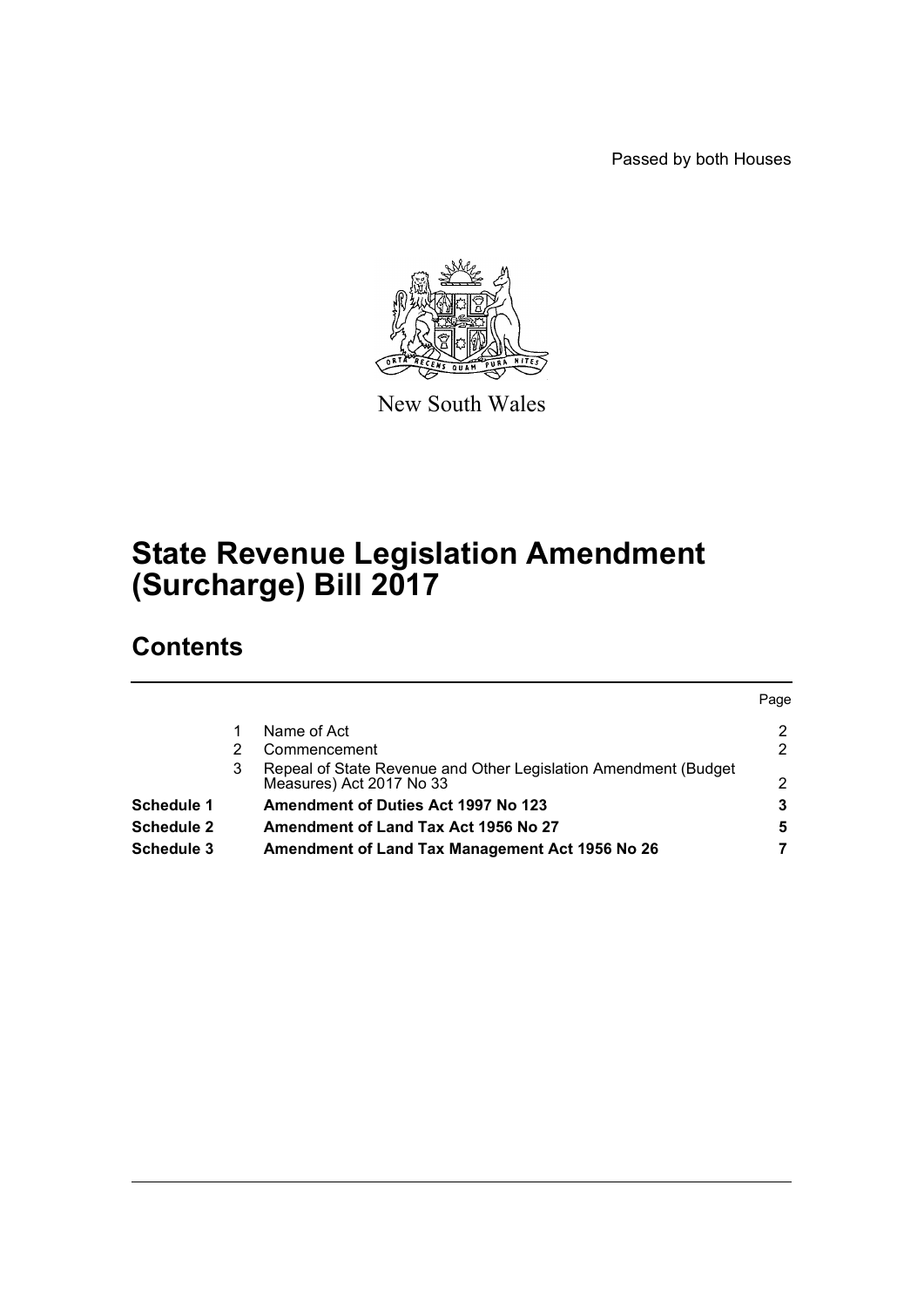*I certify that this public bill, which originated in the Legislative Assembly, has finally passed the Legislative Council and the Legislative Assembly of New South Wales.*

> *Clerk of the Legislative Assembly. Legislative Assembly, Sydney,* , 2017



New South Wales

# **State Revenue Legislation Amendment (Surcharge) Bill 2017**

Act No , 2017

An Act to amend the *Duties Act 1997*, the *Land Tax Act 1956* and the *Land Tax Management Act 1956* to make further provision for surcharge purchaser duty, surcharge land tax and administrative arrangements.

*I have examined this bill and find it to correspond in all respects with the bill as finally passed by both Houses.*

*Assistant Speaker of the Legislative Assembly.*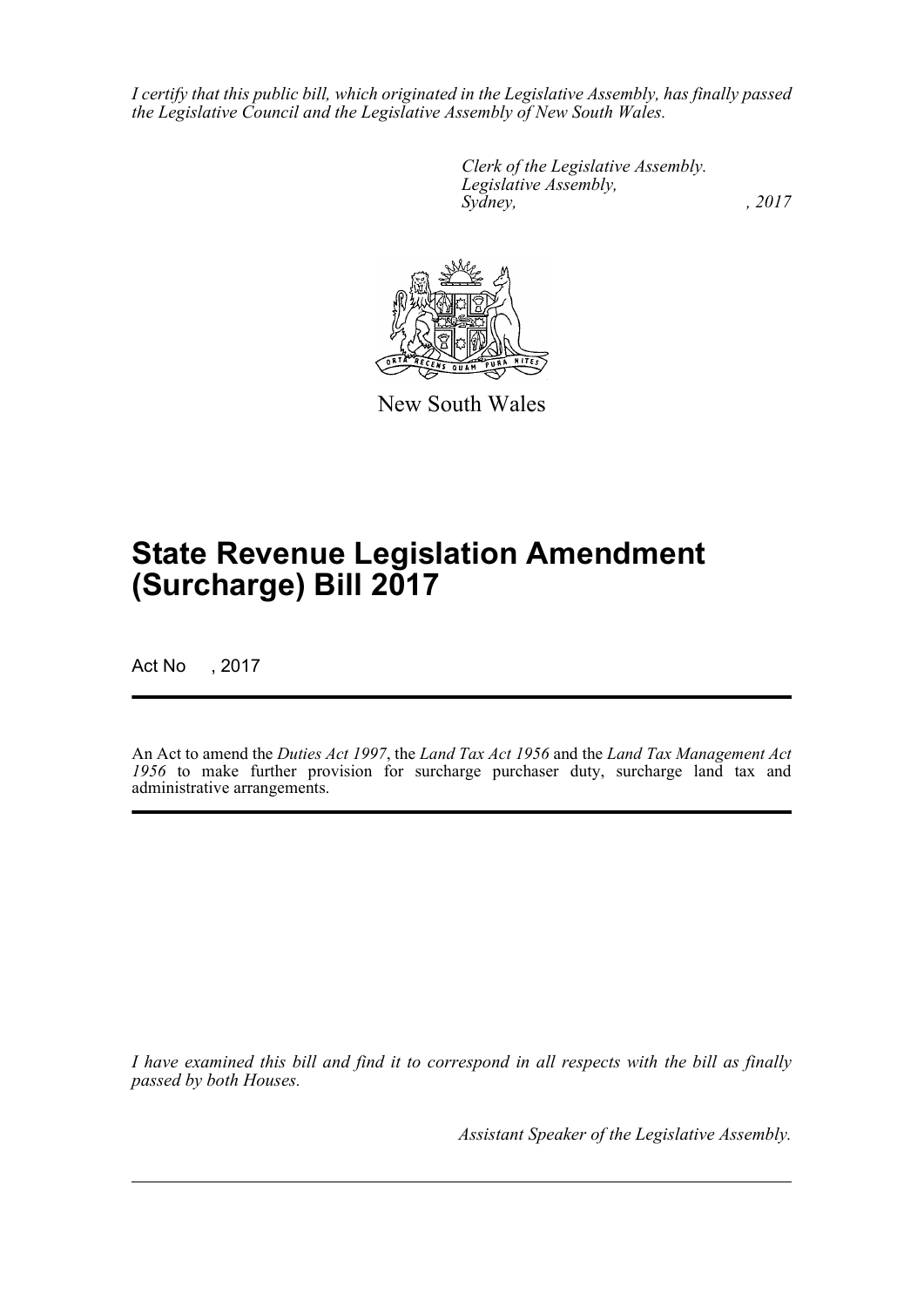State Revenue Legislation Amendment (Surcharge) Bill 2017 [NSW]

### <span id="page-2-0"></span>**The Legislature of New South Wales enacts:**

#### **1 Name of Act**

This Act is the *State Revenue Legislation Amendment (Surcharge) Act 2017*.

### <span id="page-2-1"></span>**2 Commencement**

- (1) This Act commences on a day or days to be appointed by proclamation except as provided by subsection (2).
- (2) Schedule 1 [2] commences on the date of assent.
- <span id="page-2-2"></span>**3 Repeal of State Revenue and Other Legislation Amendment (Budget Measures) Act 2017 No 33**

The *State Revenue and Other Legislation Amendment (Budget Measures) Act 2017* is repealed.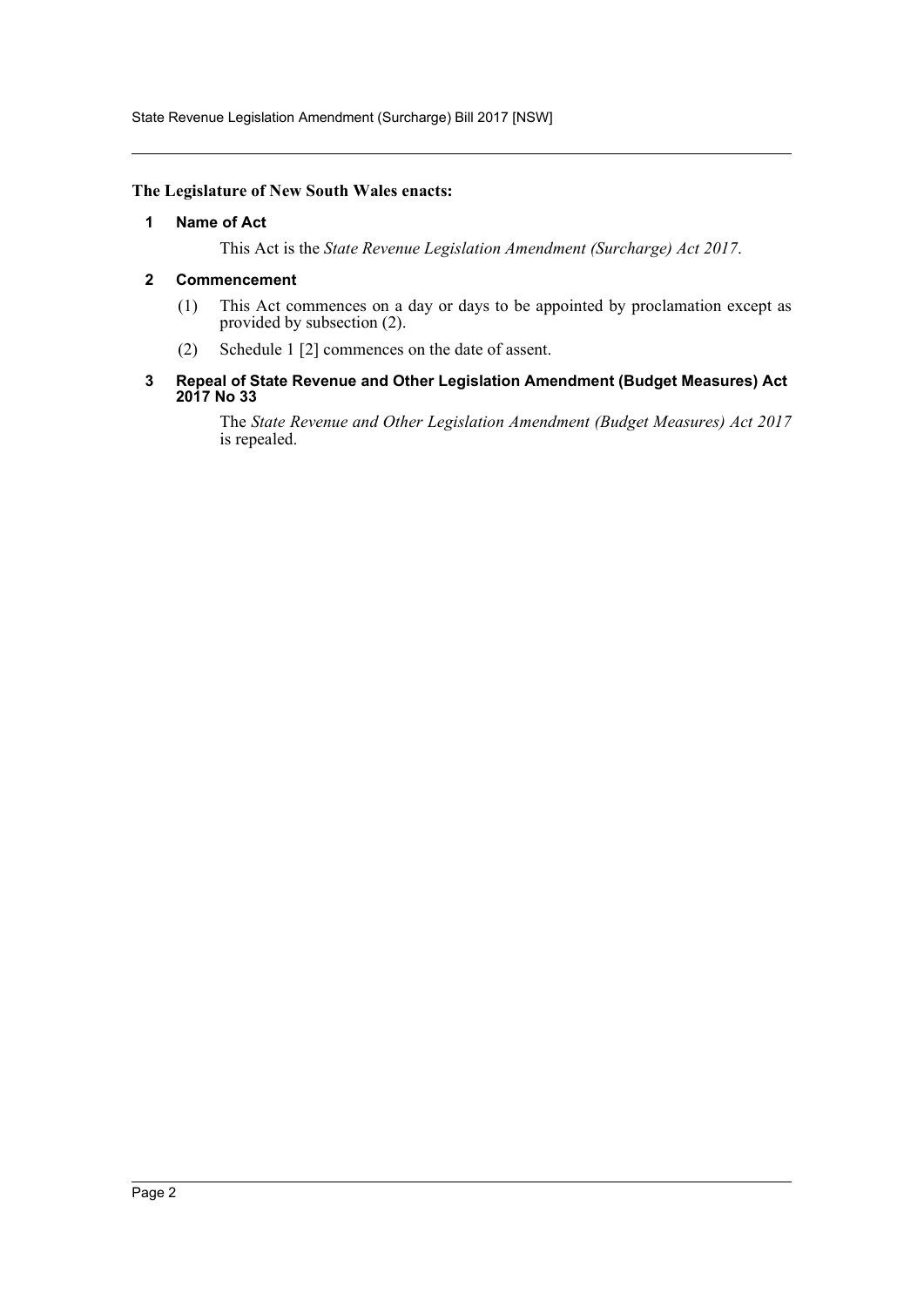## <span id="page-3-0"></span>**Schedule 1 Amendment of Duties Act 1997 No 123**

## **[1] Section 104ZJA**

Insert after section 104ZJ:

#### **104ZJA New home development by Australian-based developers that are foreign persons**

- (1) An Australian corporation that is the transferee under a transfer of residential-related property is entitled to a refund of surcharge purchaser duty paid by the transferee that is chargeable on the transfer if the Chief Commissioner is satisfied that:
	- (a) a new home has been constructed on the land concerned by the transferee or a related body corporate after completion of the transfer to the transferee and then sold by the transferee to a person who is not an associated person of the transferee without the home having been used or occupied for any purpose (other than as a display home) before the completion of that sale, or
	- (b) the land concerned has been subdivided by the transferee for the purpose of its use for new home construction and then sold by the transferee after the issue of a subdivision certificate (as referred to in section 109C of the *Environmental Planning and Assessment Act 1979*) for the subdivision.
- (2) The amount of the refund to which a transferee is entitled under this section is the amount that is determined in accordance with an order made by the Treasurer for the purposes of this section and published in the Gazette. The amount of the refund may be the full amount of duty paid or a lesser amount (as determined in accordance with the order).
- (3) The Chief Commissioner may approve a person as an exempt transferee for a particular transfer or class of transfers if the Chief Commissioner is of the opinion that the person is likely to become entitled under this section to a refund of the full amount of surcharge purchaser duty chargeable on a transfer to which the approval applies.
- (4) No surcharge purchaser duty is chargeable on a transfer of residential-related property if the transferee under the transfer is approved as an exempt transferee for the transfer at the time liability for duty would otherwise have arisen.
- (5) The approval of a person as an exempt transferee is subject to the following provisions:
	- (a) an approval may be given subject to conditions and the approval operates subject to any such conditions,
	- (b) the conditions of an approval may be varied by the Chief Commissioner at any time by notice to the person,
	- (c) an approval remains in force until it is revoked and can be revoked by the Chief Commissioner at any time by notice to the person,
	- (d) the revocation of an approval can be backdated to extend to a transfer in respect of which liability for surcharge purchaser duty would (but for the approval) have arisen before the revocation is notified (an *exempted transfer*),
	- (e) if the revocation of an approval is backdated to extend to an exempted transfer, surcharge purchaser duty is payable and is to be assessed or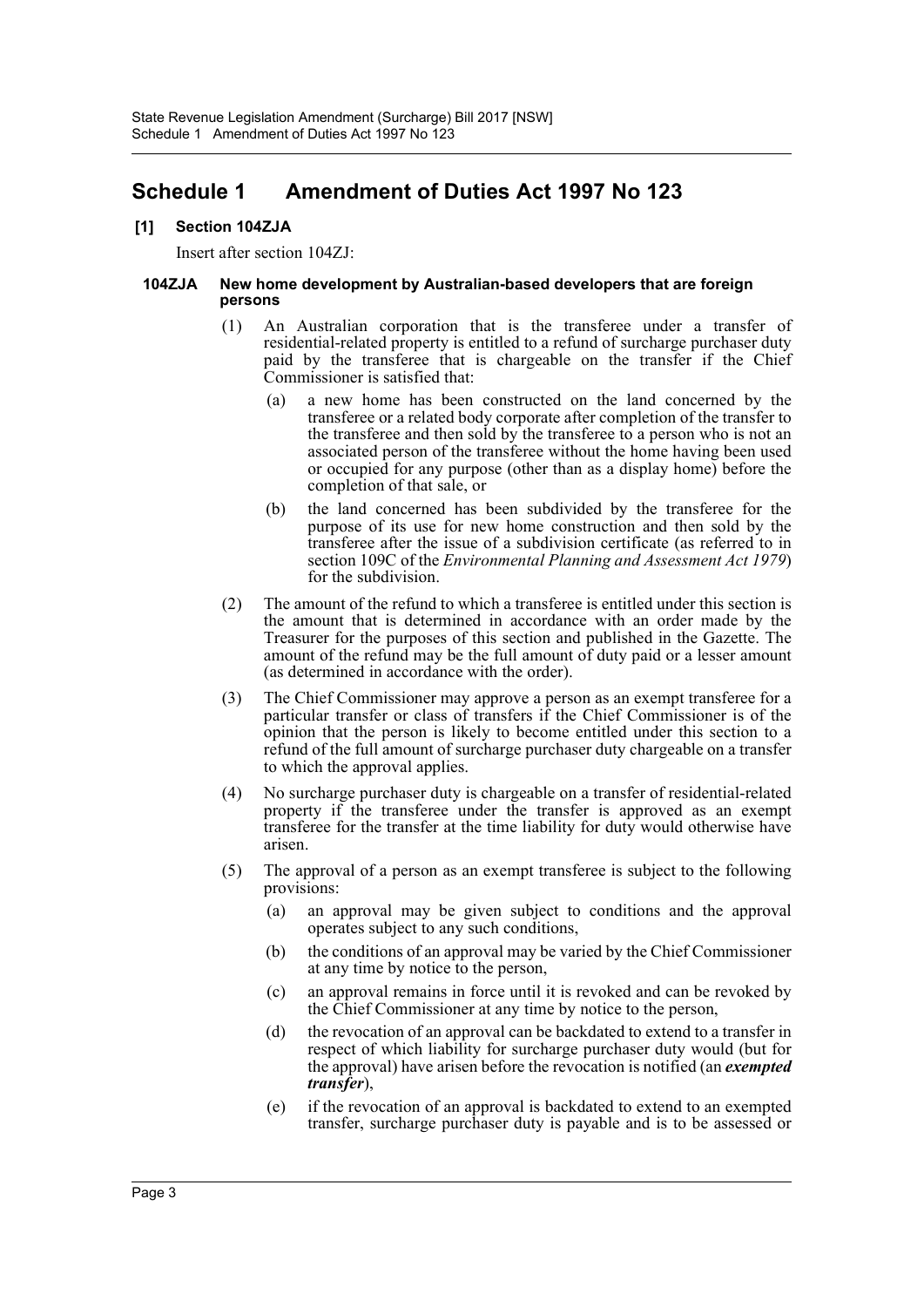reassessed as if the approval had never applied to the transfer and as if liability for duty arose when revocation of the approval was notified.

- (6) Surcharge purchaser duty may be refunded under this section only if an application for the refund is made within 12 months after the completion of the sale of the new home or the issue of the subdivision certificate to which the application relates and no later than 10 years after completion of the transfer of the residential-related property to the Australian corporation.
- (7) This section does not apply to a transfer of residential-related property that is a surcharge duty transaction referred to in section 104L  $(1)$   $(b)$  except an agreement for the sale or transfer of residential-related property.
- (8) In this section:

*Australian corporation* means a corporation that is incorporated or taken to be incorporated under the *Corporations Act 2001* of the Commonwealth. *new home* has the same meaning as in the *First Home Owner Grant (New Homes) Act 2000*.

## **[2] Section 259C Insurer to obtain small business declaration**

Omit "in writing" from section 259C (2).

Insert instead "provided in a manner approved by the Chief Commissioner".

# **[3] Schedule 1 Savings, transitional and other provisions**

Omit clause 132.

**[4] Schedule 1, Part 48**

Insert after Part 47:

## **Part 48 Provision consequent on enactment of State Revenue Legislation Amendment (Surcharge) Act 2017**

#### **135 Surcharge purchaser duty—new home development by Australian-based developers**

- (1) Section 104ZJA extends to a transfer that occurs before the commencement of that section.
- (2) The approval of a person as an exempt transferee under section 104ZJA can be given so as to apply to a transfer that occurred before the commencement of that section (a *completed transfer*) and if that is done the transferee is entitled to a refund of surcharge purchaser duty paid on the completed transfer before the approval was given.
- (3) If such an approval is revoked, the revocation can extend to a completed transfer with the result that surcharge purchaser duty becomes payable as if the approval had never applied to the transfer and as if liability for duty arose when revocation of the approval was notified.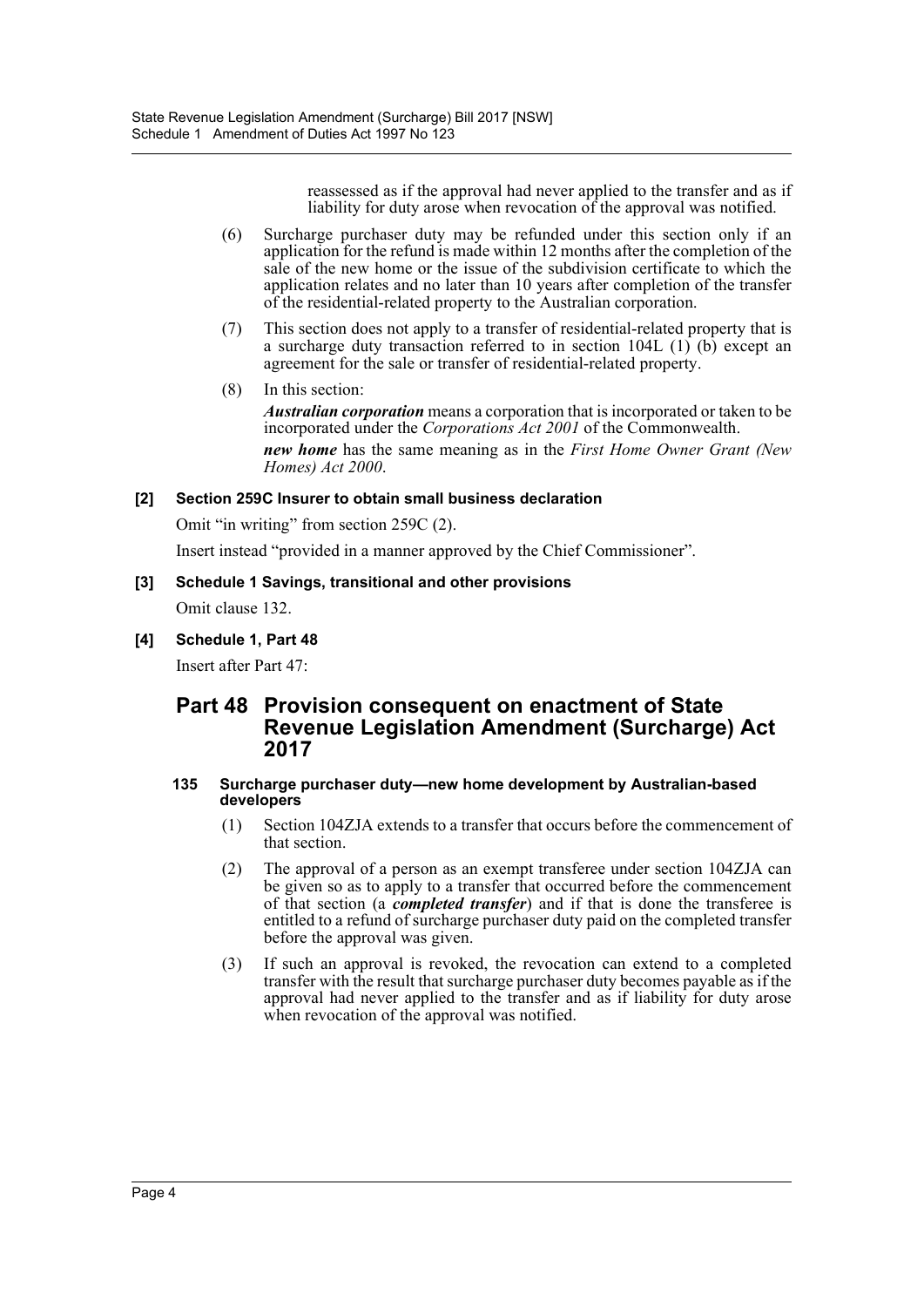## <span id="page-5-0"></span>**Schedule 2 Amendment of Land Tax Act 1956 No 27**

## **[1] Section 2A Definitions**

Insert in alphabetical order:

*foreign person* has the same meaning as in Chapter 2A of the *Duties Act 1997*. *residential land* has the same meaning as in Chapter 2A of the *Duties Act 1997*.

*surcharge land tax*—see section 5A.

#### **[2] Section 5A Levy of surcharge land tax on residential land owned by foreign persons—2017 and subsequent land tax years**

Omit section 5A (6).

## **[3] Section 5C**

Insert after section 5B:

#### **5C Surcharge land tax—new home development by Australian-based developers that are foreign persons**

- (1) An Australian corporation is entitled to a refund of an amount of surcharge land tax paid by the corporation in respect of residential land owned by the corporation at midnight on 31 December in a year (the *taxing date*) if the Chief Commissioner is satisfied that:
	- (a) a new home has been constructed on the land by the corporation or a related body corporate (before or after the taxing date) and sold by the corporation after the taxing date to a person who is not an associated person of the corporation without the home having been used or occupied for any purpose (other than as a display home) before the completion of that sale, or
	- (b) the land has been subdivided by the corporation (before or after the taxing date) for the purpose of its use for new home construction and sold by the corporation after the taxing date and after the issue of a subdivision certificate (as referred to in section 109C of the *Environmental Planning and Assessment Act 1979*) for the subdivision.
- (2) The amount of the refund to which an Australian corporation is entitled under this section is the amount that is determined in accordance with an order made by the Treasurer for the purposes of this section and published in the Gazette. The amount of the refund may be the full amount of surcharge land tax paid or a lesser amount (as determined in accordance with the order).
- (3) The Chief Commissioner may approve a foreign person as an exempt person for particular land if the Chief Commissioner is of the opinion that the person is likely to become entitled under this section to a refund of the full amount of surcharge land tax payable by the person in respect of the land for a land tax year.
- (4) A foreign person is exempt from liability to pay surcharge land tax in respect of land for a land tax year if the person is approved as an exempt person for the land for that land tax year.
- (5) The approval of a foreign person as an exempt person under this section is subject to the following provisions:
	- (a) an approval may be given for one or more land tax years and can be given for a land tax year before or after the end of the land tax year,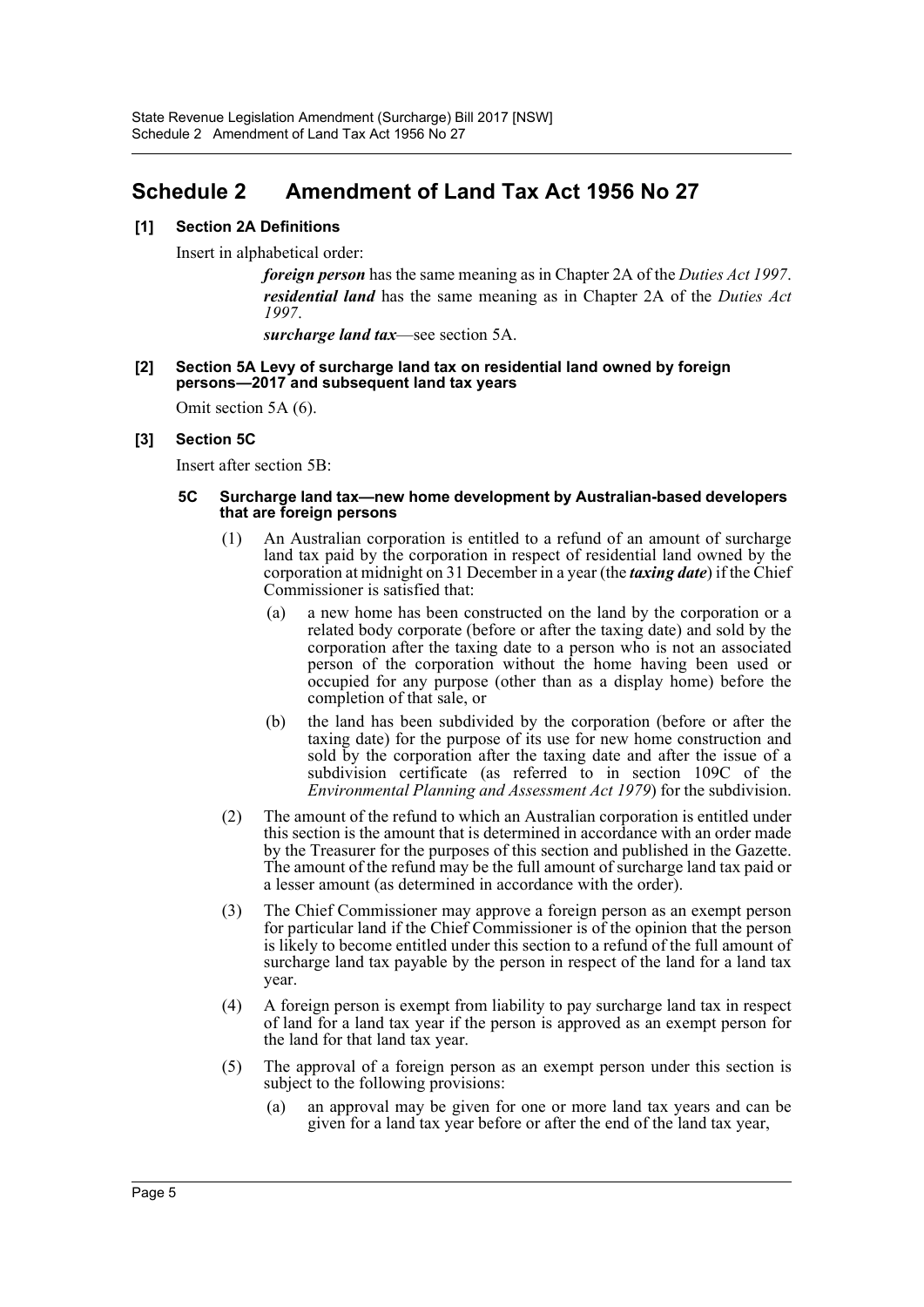- (b) an approval may be given subject to conditions and the approval operates subject to any such conditions,
- (c) the conditions of an approval may be varied by the Chief Commissioner at any time by notice to the person,
- (d) an approval can be revoked by the Chief Commissioner at any time by notice to the person,
- (e) the revocation of an approval can be backdated to extend to a tax year in respect of which the exemption conferred by the approval has already been applied, in which case surcharge land tax is payable and is to be assessed or reassessed as if the approval had never applied in respect of that tax year.
- (6) Surcharge land tax may be refunded under this section only if an application for the refund is made within 12 months after completion of the sale of the new home or the issue of the subdivision certificate to which the application relates and:
	- (a) if completion of the transfer of the residential land to the Australian corporation concerned occurred before 21 June 2016—not later than 21 June 2021, or
	- (b) in any other case—not later than 10 years after completion of the transfer of the residential land to the Australian corporation concerned.
- (7) In this section:

*associated person* has the same meaning as in the *Duties Act 1997*.

*Australian corporation* means a corporation that is incorporated or taken to be incorporated under the *Corporations Act 2001* of the Commonwealth.

*new home* has the same meaning as in the *First Home Owner Grant (New Homes) Act 2000*.

*related body corporate* has the same meaning as in the *Corporations Act 2001* of the Commonwealth.

*transfer* includes an assignment and an exchange.